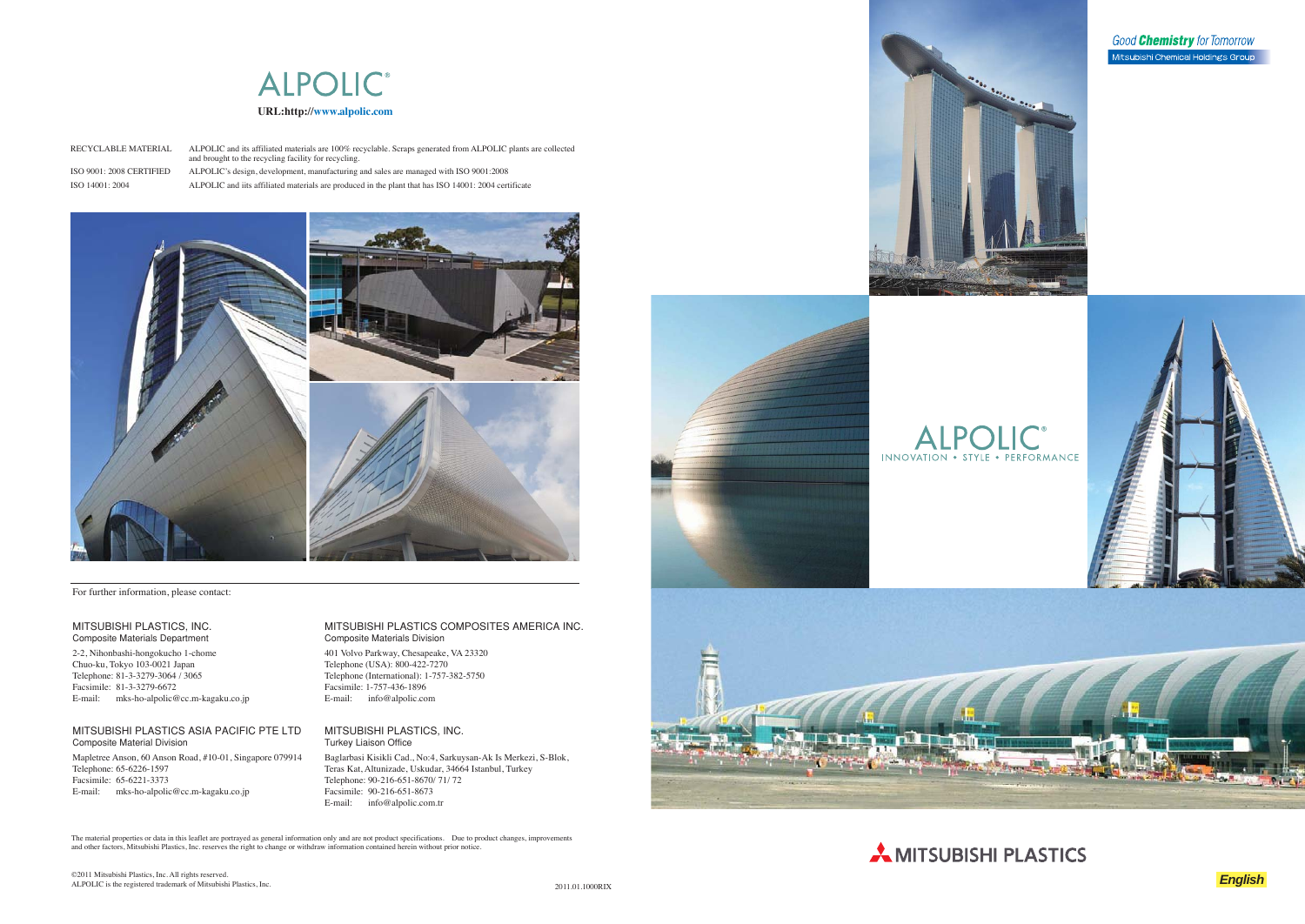# **Fire Performance of ACM Series**

ALPOLIC®/fr and ALPOLIC A2 are safe exterior cladding materials, passing most of all mandatory requirements for exterior wall applications in the following countries and test standards. The main ingredient of the core material does not permit the proliferation of flame and restricts the development of smoke detrimental to evacuation activities. Always consult local building codes before actual use.

# **Products**

# **Composition**

### **Characteristics**

| Product     | Description                 | Application                         |
|-------------|-----------------------------|-------------------------------------|
| ALPOLIC PE  | Non-Fire Retardant ACM      | Sign, Light Application only        |
| ALPOLIC /fr | Standard Fire Retardant ACM | Exterior and Interior Wall Cladding |
| ALPOLIC A2  | Superior Fire Retardant ACM | for Building Construction           |



|                                    | ALPOLIC PE                               | ALPOLIC/fr         | ALPOLIC A2         |
|------------------------------------|------------------------------------------|--------------------|--------------------|
| Thickness (tolerance: $\pm$ 0.2mm) | $3, 4, 6$ mm                             | $3, 4, 6$ mm       | 4 <sub>mm</sub>    |
| Aluminium Skin thickness           | 0.5 <sub>mm</sub>                        | 0.5 <sub>mm</sub>  | 0.5 <sub>mm</sub>  |
| Standard Width (tolerance: ±2.0mm) | 965, 1270, 1575 mm                       | 965, 1270, 1575 mm | 1235, 1270, 1500mm |
| Length (tolerance: $\pm$ 0.4mm)    | $1800 - 7200$ mm                         |                    |                    |
| (Bow tolerance)                    | $(\pm 0.5\%$ of the length and/or width) |                    |                    |
| (Squareness tolerance)             | $(\pm 5.0$ mm $)$                        |                    |                    |

### **Example of Fire retardant mechanism (chemical reaction) of ALPOLIC/fr during combustion**



|                                                | (4mmt)                         | Method           | Unit                       | <b>ALPOLIC PE</b> | <b>ALPOLIC/fr</b>  | <b>ALPOLIC A2</b> |
|------------------------------------------------|--------------------------------|------------------|----------------------------|-------------------|--------------------|-------------------|
|                                                | Specific gravity               |                  | -                          | 1.38              | 1.9                | 1.95              |
| Physical properties                            | Weight                         |                  | kg/m <sup>2</sup>          | 5.5               | 7.6                | 7.8               |
|                                                | Thermal expansion              | ASTMD696         | $x 10^{-6}$ <sup>°</sup> C | 24                | 24                 | 24                |
|                                                | Thermal conductivity           | ASTMD976         | W/(m.K)                    | 0.39              | 0.45               | 0.45              |
|                                                | Thermal resistance             | ASTMD976         | m <sup>2</sup> .K/W        | 0.16              | 0.16               | 0.16              |
|                                                | Deflection temperature         | ASTMD648         | ĈС                         | 115               | 116                | 110               |
|                                                | Tensile strength               | <b>ASTM E8</b>   | MPa, N/mm <sup>2</sup>     | 48                | 49                 | 43                |
|                                                | 0.2% proof stress              | <b>ASTM E8</b>   | MPa, N/mm <sup>2</sup>     | 44                | 44                 | 41                |
| Mechanical properties of<br>composite material | Elongation                     | <b>ASTM E8</b>   | $\frac{1}{\sqrt{2}}$       | 14                | 5.0                | 3.8               |
|                                                | Flexural elasticity, E         | ASTM C393        | GPa, kN/mm <sup>2</sup>    | 39.8              | 39.8               | 38.5              |
|                                                | Flexural rigidity, El          | ASTM C393        | $kN$ .mm <sup>2</sup> /mm  | 137               | 137                | 203               |
|                                                | Punching Shear resistance      | ASTM D732        | MPa, N/mm <sup>2</sup>     | 22                | 32                 | 37                |
|                                                | <b>Sound Transmission Loss</b> | ASTM E413        | dB                         | 26                | 27                 | 27                |
| Metal thickness with equivalent rigidity       |                                | Aluminium 3.3 mm | Aluminium 3.3 mm           | Aluminium 3.3 mm  |                    |                   |
| Metal amount required for Alpolic products     |                                |                  | 30%                        | 30%               | 30%                |                   |
| Minimum Bendable Radius                        |                                |                  | 50 mm                      | 100 mm            | Consult our office |                   |

|       | <b>Chemical Reaction</b>            | <b>Status</b>          |
|-------|-------------------------------------|------------------------|
|       | $(-CH2)+O2 \rightarrow CO2 + H2O$   | <b>Heat Generation</b> |
| oxide | $2AI(OH)3 \rightarrow Al2O3 + 3H2O$ | <b>Heat Absorption</b> |



| Standard Composition of ALPOLIC/fr & ALPOLIC A2 |                                                        |  |  |  |  |
|-------------------------------------------------|--------------------------------------------------------|--|--|--|--|
| <b>Excellent Flatness</b>                       |                                                        |  |  |  |  |
| <b>High Rigidity</b>                            |                                                        |  |  |  |  |
| Lightweight                                     |                                                        |  |  |  |  |
| <b>Easy Fabrication</b>                         |                                                        |  |  |  |  |
| Aluminium                                       |                                                        |  |  |  |  |
|                                                 | High Rigid Alloyed Alumimium Skin                      |  |  |  |  |
| Paint & Coating Systm                           |                                                        |  |  |  |  |
| <b>Excellent Weatherability</b>                 |                                                        |  |  |  |  |
|                                                 | <b>Excellent Coating Quality and Wider Color Range</b> |  |  |  |  |
| Paint                                           | Lumiflon <sup>®</sup> based fluorocarbon paint         |  |  |  |  |
| Coating                                         | Minimum 3-Coat, 3-Bak coating system                   |  |  |  |  |
| Coater                                          | Die Coater                                             |  |  |  |  |
| Core                                            |                                                        |  |  |  |  |
| High performance against fire                   |                                                        |  |  |  |  |
|                                                 | ALPOLIC/fr   Standard Fire Retardant Core              |  |  |  |  |
| ALPOLIC A2   Superior Fire Retardant Core       |                                                        |  |  |  |  |
| Other                                           |                                                        |  |  |  |  |
|                                                 | Rust preventing paint between Aluminium and core       |  |  |  |  |
| Service coating on the backside                 |                                                        |  |  |  |  |

### **Dimension (Standard)**

|  | Country               | <b>Test Standard</b>                                        |
|--|-----------------------|-------------------------------------------------------------|
|  |                       | ASTM E-84 (Tunnel Test),                                    |
|  |                       | ASTM E-108 Modified.                                        |
|  |                       | UBC 26-9 & NFPA 285 (ISMA Test),                            |
|  | <b>USA</b>            | ASTM E108 (Fire Test for Roof Covering),                    |
|  |                       | ASTM E119 (1-hr and 2-hrs Fire Rating),                     |
|  |                       | UBC 26-3 (Interior Room Corner Test),                       |
|  |                       | Etc                                                         |
|  | Canada                | CAN/ULC-S 134-92 (Full-scale Exterior Wall Fire Test)       |
|  | Japan                 | ISO 5660-1 (Heat Release Test for Non-combustible Material) |
|  | China                 | GB8625, GB8628, GB8627                                      |
|  | Singapore             | BS 476 Part 6 & 7, Local fire regulation                    |
|  | Malaysia              | BS 476 Part 6 & 7, ISO 9705:1993, Local fire regulation     |
|  |                       | GOST 30244-94 (Combustibility)                              |
|  |                       | GOST 30402-96 (Inflammability)                              |
|  | Russia                | GOST 12.1.044-89 (Toxicity)                                 |
|  |                       | GOST 12.1.044-89 (Smoke Density)                            |
|  |                       | GOST 31251-2003 (Multi Story Test)                          |
|  | Kazakhstan            | GOST 30244-94 method II, SNIP 21-01-97*                     |
|  | Ukraine               | BV 2.7-19-95 (GOST 30244-94)                                |
|  | Lithuania             | LST 1531:1998/1K:2001                                       |
|  | Hungary               | MSZ 14800-6:1980                                            |
|  | <b>Czech Republic</b> | ISO 13785-1                                                 |
|  | Poland                | PN/B-02867                                                  |
|  | EU (Euroclass)        | EN 13501-1: 2007                                            |
|  | United Kingdom        | BS 476 Part 6 & 7                                           |
|  | Germany               | DIN 4102 Part 1                                             |
|  | Italy                 | UNI 8457, UNI 9174                                          |
|  | Spain                 | UNE EN 13823:2002, UNE EN ISO 11925-2:2002                  |
|  | Scandinavia           | DS/INSTA 412, ISO 5567                                      |
|  |                       |                                                             |

| Core Material                                                          | ALPOLIC PE                     | ALPOLIC/fr                 | ALPOLIC A2                  |
|------------------------------------------------------------------------|--------------------------------|----------------------------|-----------------------------|
|                                                                        | 100%                           | $< 30\%$                   | $< 10\%$                    |
| Approx. portion of combustible ingredients<br>within the core material |                                |                            |                             |
| Heat Potential of the core material                                    | $>$ 45 MJ/kg                   | $<$ 15 MJ/kg               | $<$ 3 MJ/kg                 |
| Reference Fire Classification                                          | DIN 4102 B2<br>Euroclass C - D | DIN 4102 B1<br>Euroclass B | DIN 4102 A2<br>Euroclass A2 |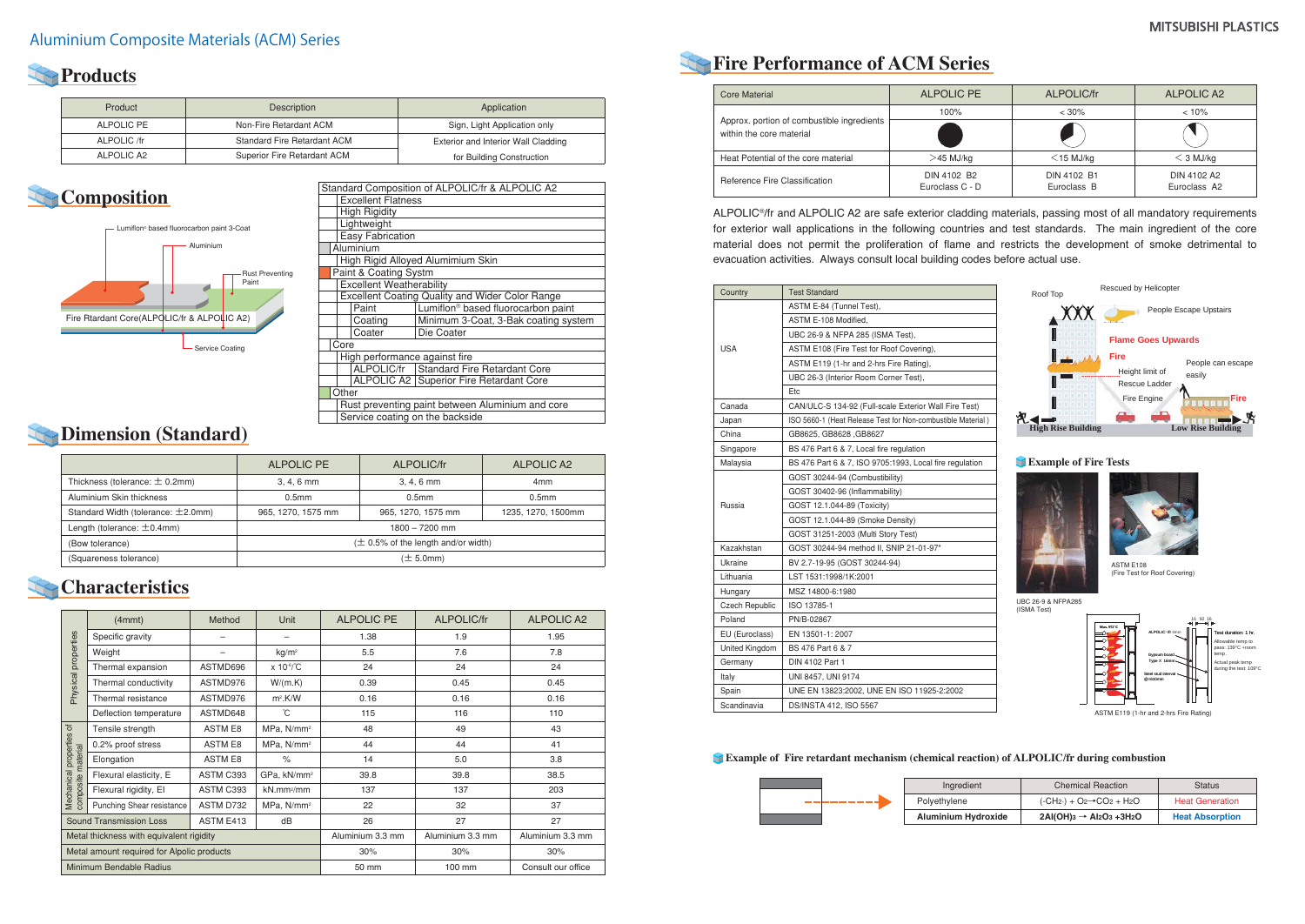LUMIFLON based Fluorocarbon Paint

- Superior Weatherability, Wider Color and Gloss Range, Repairable -

LUMIFLON® based fluorocarbon paint is applied to ALPOLIC® ACM series as a standard. It is considered as a second-generation paint system, not only meeting PVDF (Kynar 500 or Hylar 5000) standards, but also has superior characteristics

> Consistent coating quality is maintained through the continuous application of paints to the aluminium coil in the coil coating line. The "Die Coating" process that occurs on this line employs a unique technology developed by Mitsubishi Chemical that ensures a smooth, fine coating.

#### **Minimum 3 (THREE)-COAT, 3 (THREE) -BAKE System**

|                        | Fluorocarbon paints     | Polyester<br>paints |               |
|------------------------|-------------------------|---------------------|---------------|
| Paint type             | <b>PVDF</b><br>Lumiflon |                     |               |
| Weatherability         | 20 years                | 20 years            | $3 - 5$ years |
| Gloss                  | $15 - 80%$              | $25 - 35 \%$        | $25 - 90%$    |
| Color Range            | Wider                   | Limited             | Wider         |
| <b>Repair Coating</b>  | Can be done             | Difficult           | Can be done   |
| <b>Pencil Hardness</b> | н                       | F                   | 2H            |
| Bendability            | 2T                      | 1 T                 | 2T            |



#### **General comparison between conventional paints and fluorocarbon paints**



### **Standard Paint System of ACM Series**



### **COATING COATING**

### **COATER COATER**



600

#### **DIE Coater –Excellent Coating Surface -**



**2-COAT, 2-BAKE System and Roll Coater (Conventional)**



### **Products**

| Product         | Description                                                 |
|-----------------|-------------------------------------------------------------|
| ALPOLIC /fr SCM | Stainless Steel Composite Material with Fire Retardant Core |
| ALPOLIC /fr TCM | Titanium Composite Materials with Fire Retardant Core       |
| ALPOLIC /fr ZCM | Zinc Composite Materials with Fire Retardant Core           |



|                                                | (4mmt)                         | Method                | Unit                      | <b>ALPOLIC /fr SCM</b> | <b>ALPOLIC /fr TCM</b> | <b>ALPOLIC/fr ZCM</b> |
|------------------------------------------------|--------------------------------|-----------------------|---------------------------|------------------------|------------------------|-----------------------|
|                                                | Specific gravity               |                       |                           | 2.5                    | 2.3                    | 3.1                   |
|                                                | Weight                         |                       | kg/m <sup>2</sup>         | 10.2                   | 9.3                    | 12.5                  |
|                                                | Thermal expansion              | ASTMD696              | $x 10^{-6}$ <sup>C</sup>  | 10.4                   | 10.4                   | $28$ (//), $20$ ()    |
| Physical properties                            | Thermal conductivity           | ASTMD976              | W/(m.K)                   | 0.40                   | 0.40                   | 0.45                  |
|                                                | Thermal resistance             | ASTMD976              | $m^2$ .K/W                | 0.16                   | 0.16                   | 0.16                  |
|                                                | Deflection temperature         | ASTMD648              | ĈС                        | 117                    | 112                    | 115                   |
|                                                | Tensile strength               | <b>ASTM E8</b>        | MPa, N/mm <sup>2</sup>    | 84                     | 69                     | 37                    |
|                                                | 0.2% proof stress              | <b>ASTM E8</b>        | MPa, N/mm <sup>2</sup>    | 69                     | 60                     | 34                    |
| Mechanical properties of<br>composite material | Elongation                     | <b>ASTM E8</b>        | $\%$                      | 12.6                   | 11.1                   | 36.9                  |
|                                                | Flexural elasticity, E         | ASTM C393             | GPa, kN/mm <sup>2</sup>   | 70.6                   | 49.0                   | 28.9                  |
|                                                | Flexural rigidity, El          | ASTM C393             | $kN$ .mm <sup>2</sup> /mm | 372                    | 265                    | 170                   |
|                                                | Punching Shear resistance      | ASTM D732             | MPa, N/mm <sup>2</sup>    | 55                     | 48                     | 28                    |
|                                                | <b>Sound Transmission Loss</b> | ASTM E413             | dB                        | 30                     | 25                     | Not tested            |
| Metal thickness with equivalent rigidity       |                                | Stainless Steel 2.9mm | Titanium 3.1mm            | Zinc 3.3mm             |                        |                       |

|                                          |                                                   | <b>ALPOLIC PE</b>                        |                         | ALPOLIC/fr              | <b>ALPOLIC A2</b> |
|------------------------------------------|---------------------------------------------------|------------------------------------------|-------------------------|-------------------------|-------------------|
|                                          | Thickness (tolerance: $\pm$ 0.2mm)<br>4 mm        |                                          | 4 mm                    | 4 mm                    |                   |
| Metal Skin                               | Surface                                           |                                          | Stainless Steel (0.3mm) | Titanium (0.3mm)        | Zinc(0.5mm)       |
| (thickness)                              | <b>Back</b>                                       |                                          | Stainless Steel (0.3mm) | Stainless Steel (0.3mm) | Zinc(0.5mm)       |
|                                          | <b>Standard Width</b><br>(tolerance: $\pm$ 2.0mm) |                                          | 1000, 1219mm            | 1000, 1219mm            | 965mm             |
|                                          |                                                   |                                          | 990.1200mm              |                         |                   |
|                                          |                                                   |                                          | $1800 - 7200$ mm        | 1800-7200mm             | 3708mm            |
| Length (tolerance: $\pm$ 0.4mm)          |                                                   | <b>MR</b>                                | $1800 - 5000$ mm        |                         |                   |
| (Bow tolerance)                          |                                                   | Max. 0.5% (5mm/m) of the length or width |                         | ditto                   | ditto             |
| Maximum 5.0 mm<br>(Squareness tolerance) |                                                   | ditto                                    | ditto                   |                         |                   |

# **Characteristics (for Standard Dimension)**

### Metal Composite Materials (MCM) Series

### **Dimension (Standard) \* Please consult our office for non-standard dimensions**

| <b>ALPOLIC /fr SCM</b>                                                | <b>ALPOLIC /fr TCM</b> | <b>ALPOLIC /fr ZCM</b> |
|-----------------------------------------------------------------------|------------------------|------------------------|
| * Dull Finish (DL)<br>* Hair Line Finish (HL)<br>* Mirror Finish (MR) | * Dull Finish (DL)     | * Pre-Weathered (PW)   |

# **Finishes**

| Metal                  | <b>Melting Point</b> |
|------------------------|----------------------|
| Titanium               | 1668°C               |
| <b>Stainless Steel</b> | 1424°C               |
| Copper                 | 1084°C               |
| Aluminium              | $660^{\circ}$ C      |
| Zinc                   | 420°C                |

### **Comparison of Melting Point of various metals**